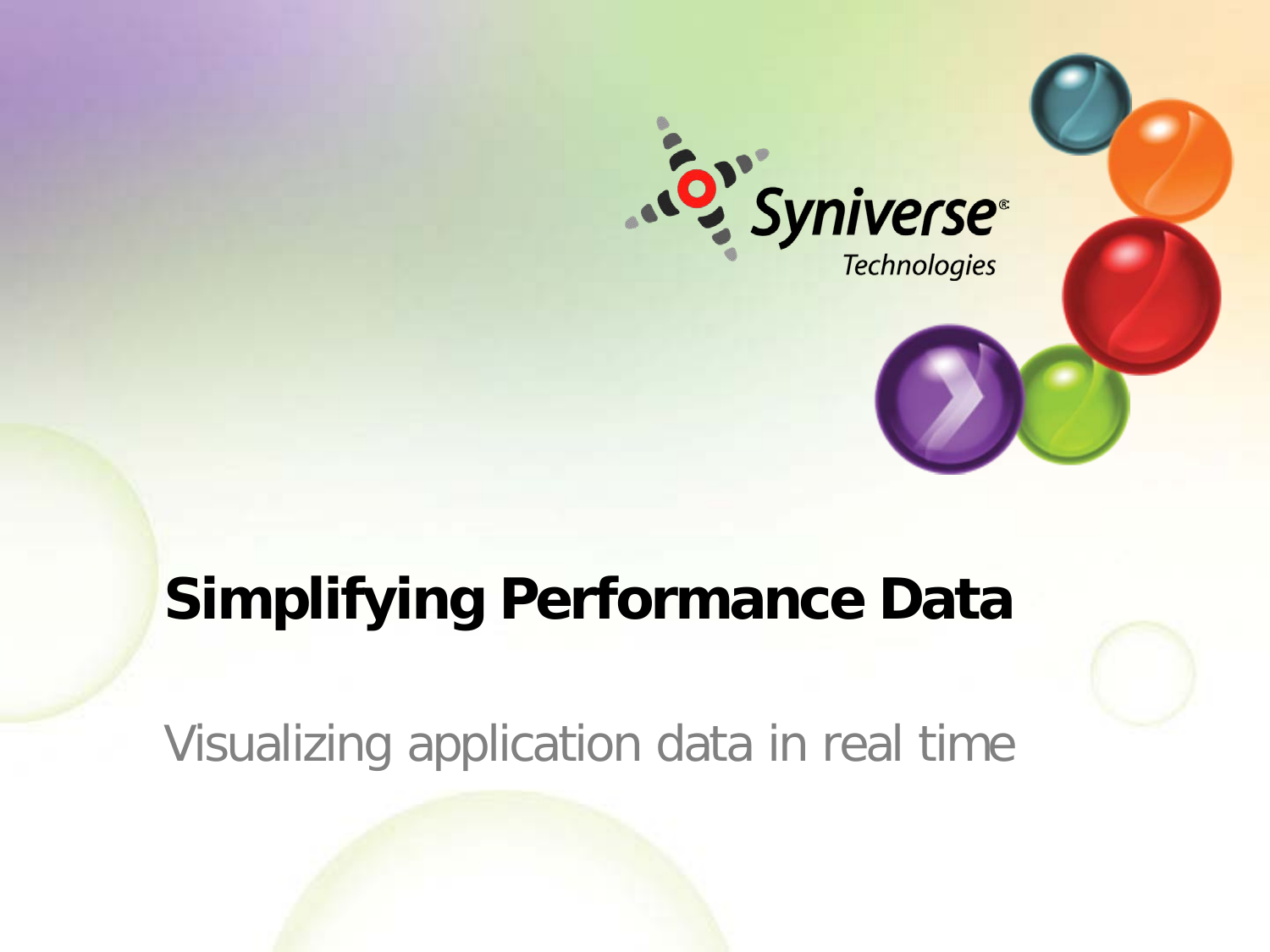# **Graphical Data Visualization**



Graphical data can provide insight into the overall performance and service level for an application in a way that is accessible to many different types of users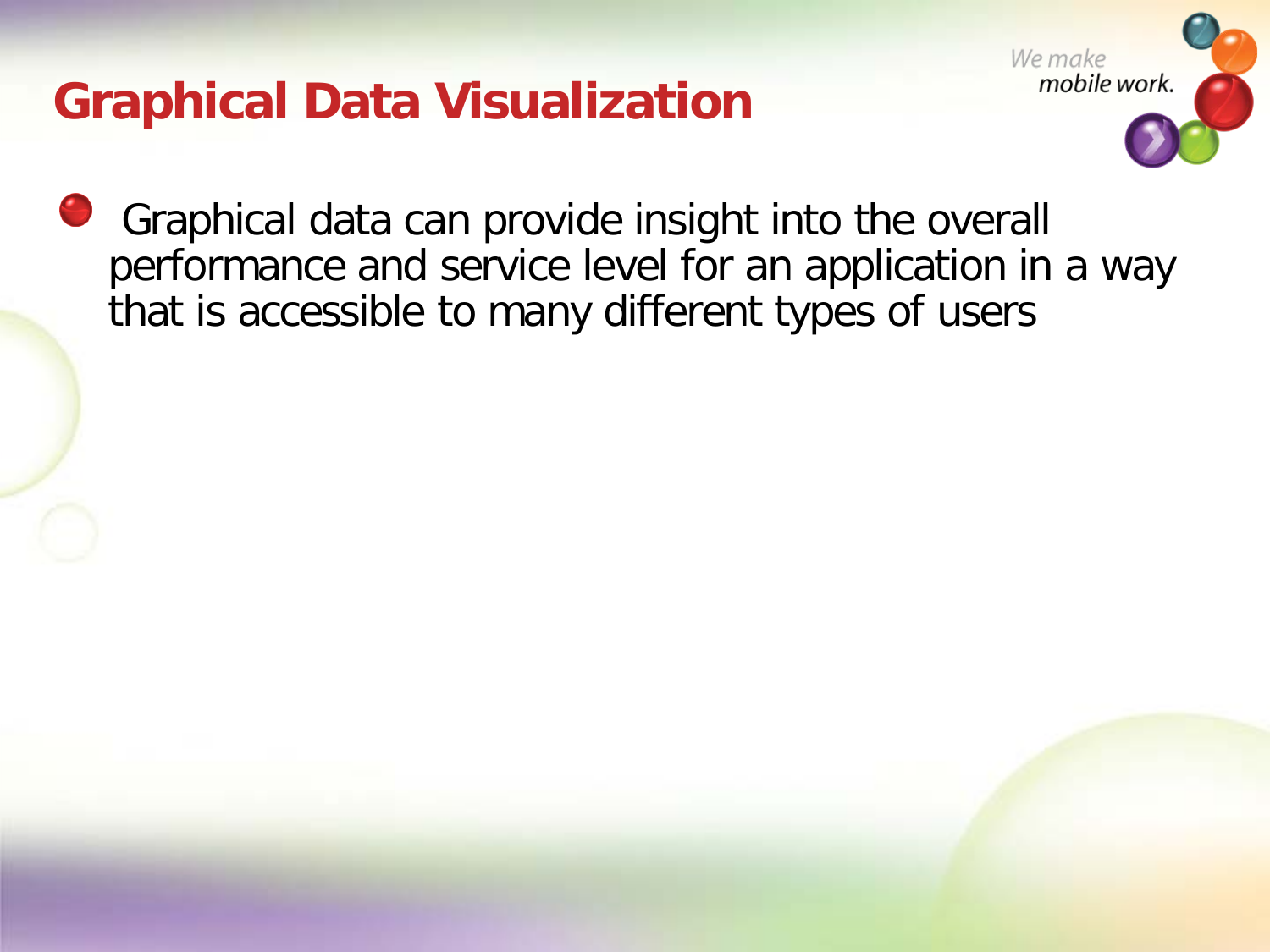

Dashboard - Default v | | Browse | Status | Logout

| Graph End Time: 2012/05/03 14:13:00, Graph Frame: e-15min, Baseline for same time frame over 5 weeks |                                                           |         |         |                                                                 |              |                    |
|------------------------------------------------------------------------------------------------------|-----------------------------------------------------------|---------|---------|-----------------------------------------------------------------|--------------|--------------------|
| Graph                                                                                                | ∥Data Source                                              |         |         | Current Rate  Baseline Rate  Rate Variance  Last Update  Export |              |                    |
| MMSC MM1 Retrieve Count                                                                              | MMSC MM1 Retrieve Count (ops/sec)                         | 1265.00 | 1252.74 | 1+4.9%                                                          | ll0 seconds. | <u>  esv xis  </u> |
| MMSC MM4 Forward Request Count                                                                       | MMSC MM4 Forward Request Recieved Count (ops/sec)  155.80 |         | 133.88  | +16.4%                                                          | ll0 seconds  | <u>  esv xis  </u> |
| MMSC MM4 Forward Request Count                                                                       | MMSC MM4 Forward Request Sent Count (ops/sec)             | 1123.70 | 1122.32 | +1.1%                                                           | ll0 seconds. | <u>  esv xis  </u> |
| MMSC Message Queue Counts                                                                            | MMSC Message Queue - Ready Count (messages)               | 1.15    | 1.14    | l+0.7%                                                          | ll0 seconds. | <u>  esv xis  </u> |











 $\vee$   $\vdash$   $\mathbb{I}$ 2 day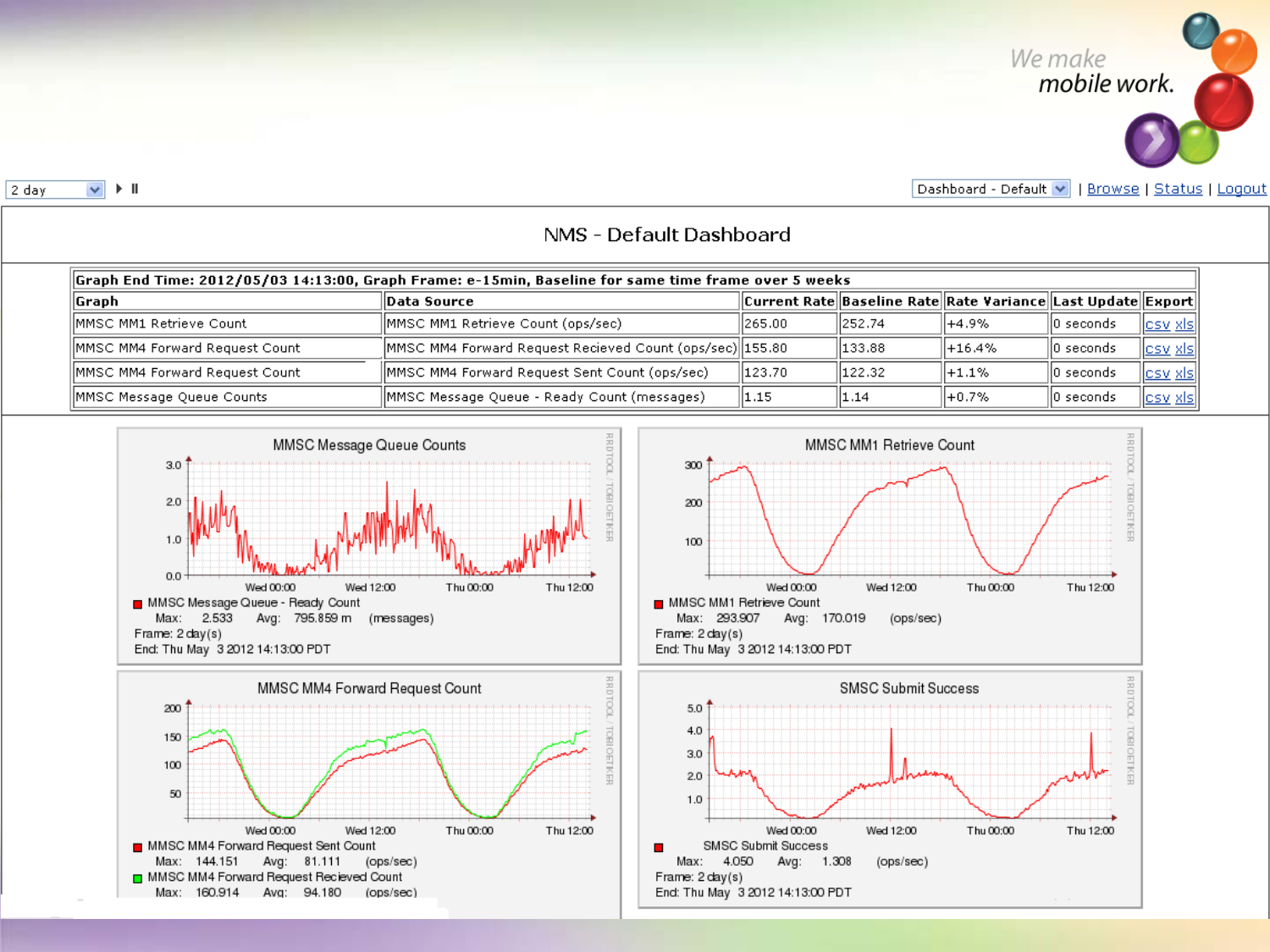# **Application Data**



### ● Application KPIs – simple numbers

- 100 Messages in a file queue
- 400 Connections to the database

### Application KPIs – incrementing counters

- 300 packets per second
- 20 messages per second
- 1.5 seconds average to submit a message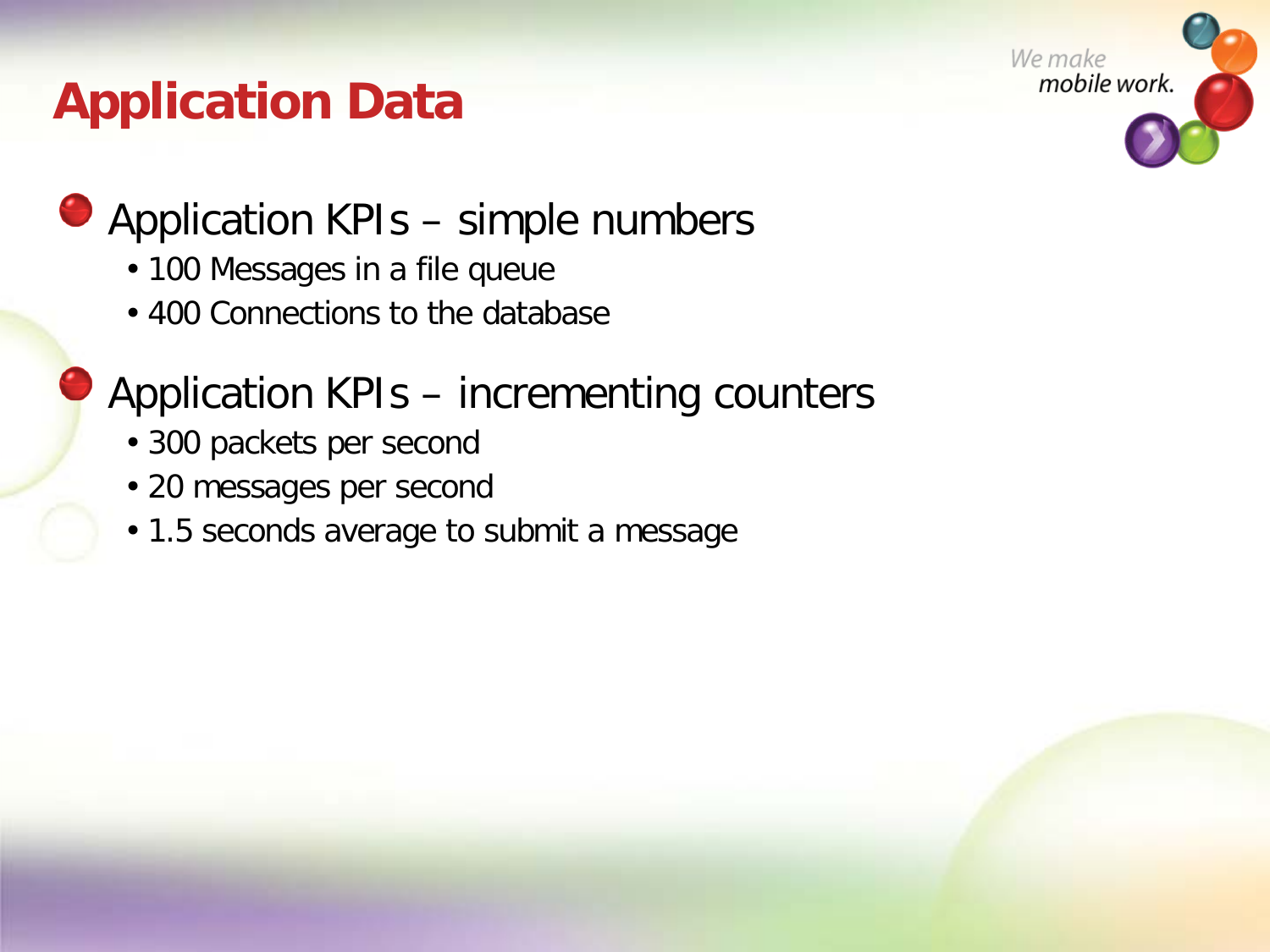### **Transaction Rates**



Sendmail application log example

Dec 8 05:40:50 localhost sendmail[9443]: oB85ZsiT000318: to=<+15557654321/TYPE=PLMN@**example.com**>, delay=00:00:01, xdelay=00:00:01, mailer=smtp, pri=12071, relay=[10.11.12.13]#mx1.example.com [10.11.12.13], dsn=2.0.0, **stat=Sent** (2.0.0 Ok: queued as 1352DC00658AE)

Multiple counters can be tracked by email domain and delivery status.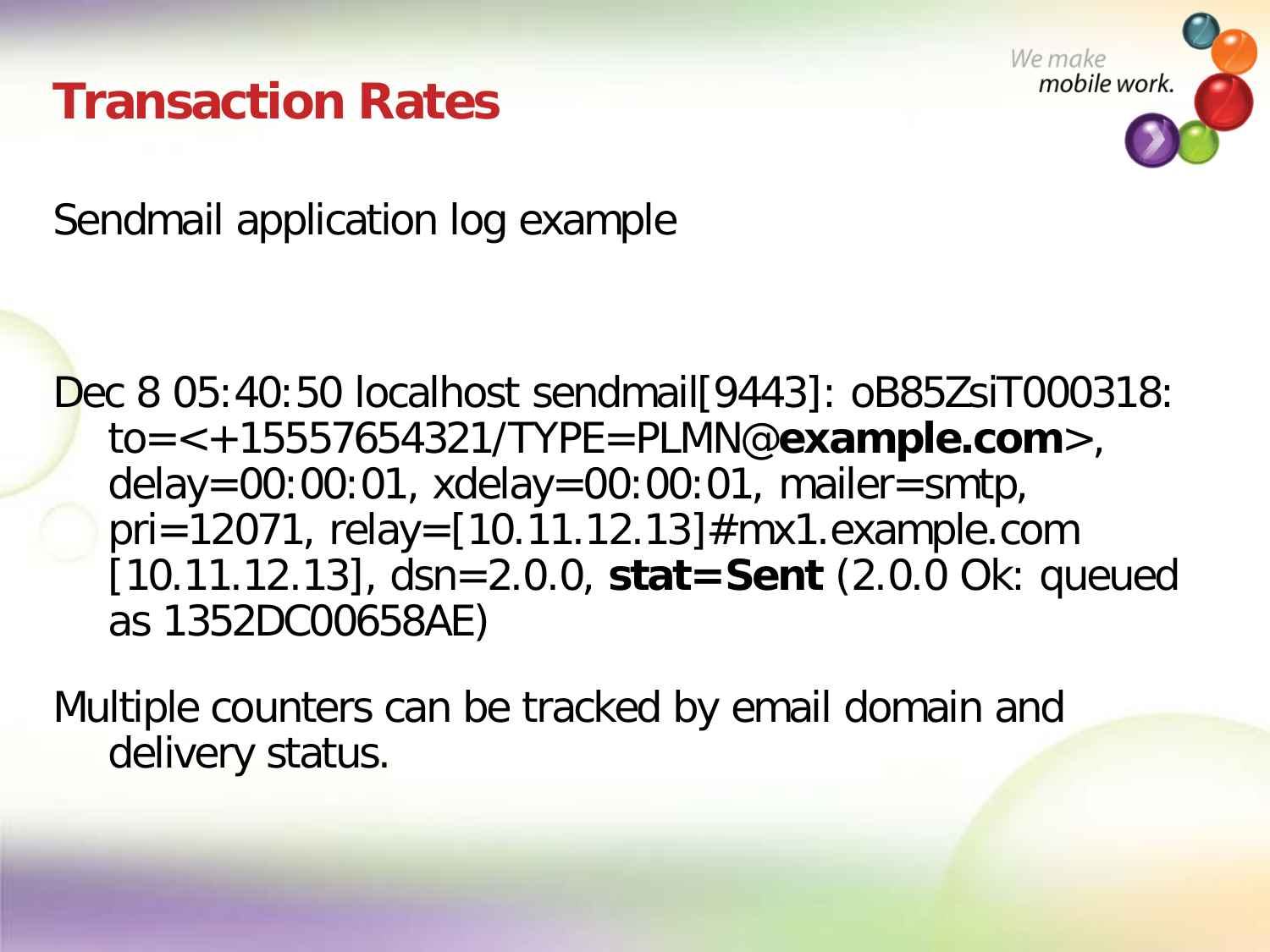**Average Transaction Time**



Sendmail application log example (continued)

Dec 8 05:40:50 localhost sendmail[9443]: oB85ZsiT000318: to=<+15557654321/TYPE=PLMN@**example.com**>, delay=00:00:01, **xdelay=00:00:01**, mailer=smtp, pri=12071, relay=[10.11.12.13]#mx1.example.com [10.11.12.13], dsn=2.0.0, **stat=Sent** (2.0.0 Ok: queued as 1352DC00658AE)

Using two counters an average time can be calculated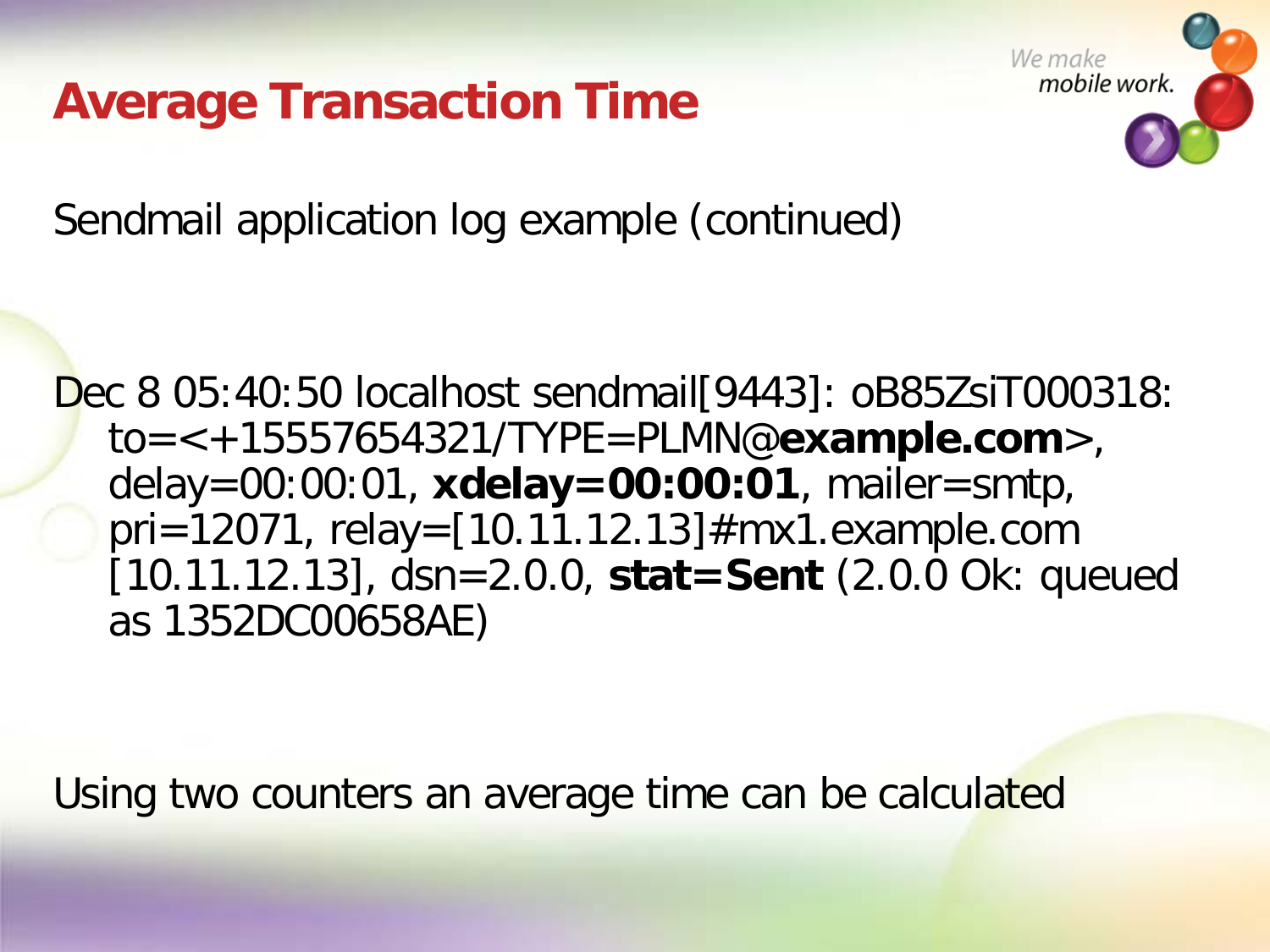

### $\overline{\mathbf{v}}$ 2 day

Dashboard | Browse - Graph View v | Status | Logout

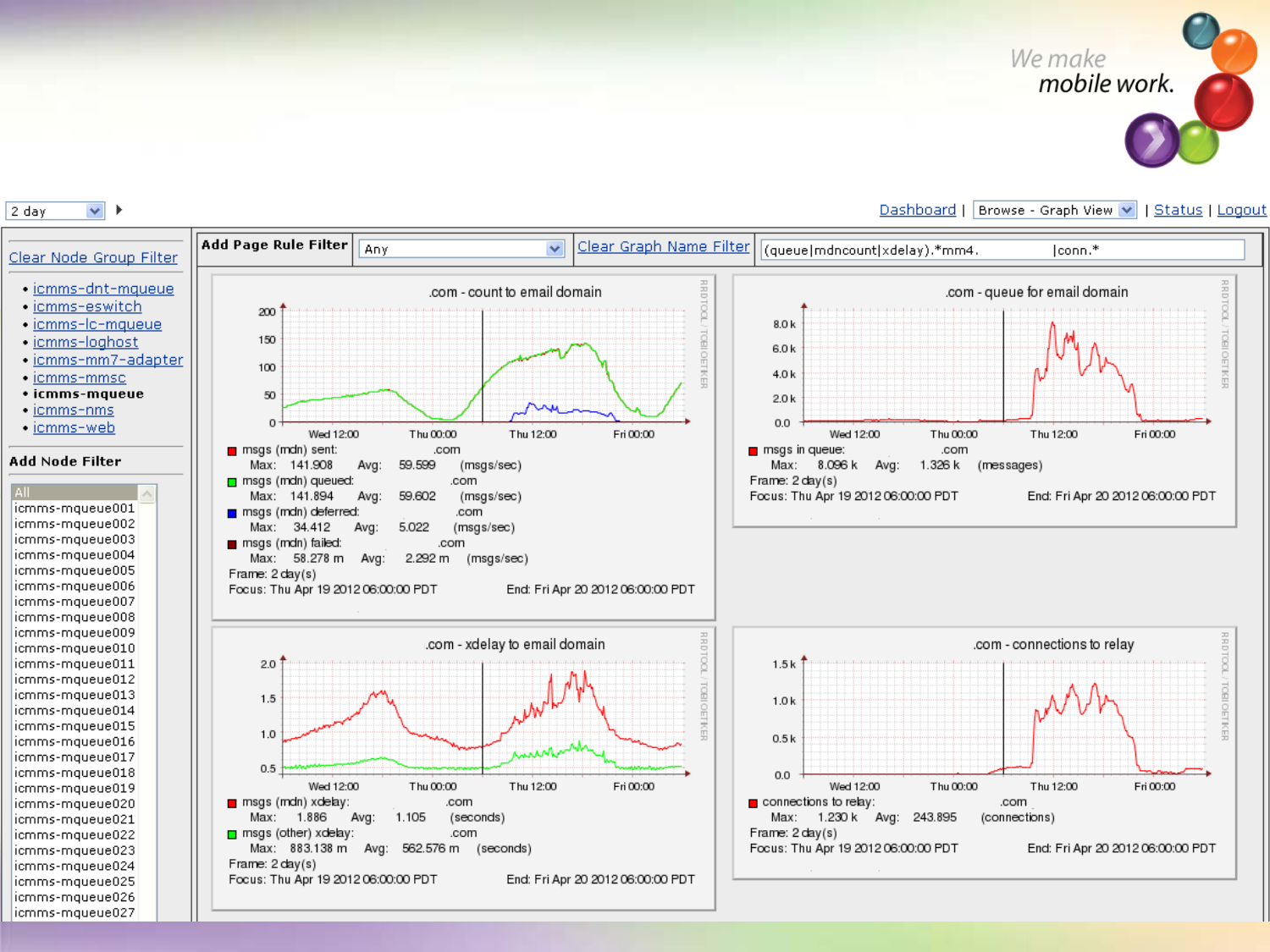# **Data collection**



**Pick a simple API to collect data if possible** 

- CSV output file
- JSON output file
- Use an integration layer to retrieve data
	- Allows for adapters to send to various graphing and alarming applications (Cricket, Cacti, Netcool, etc)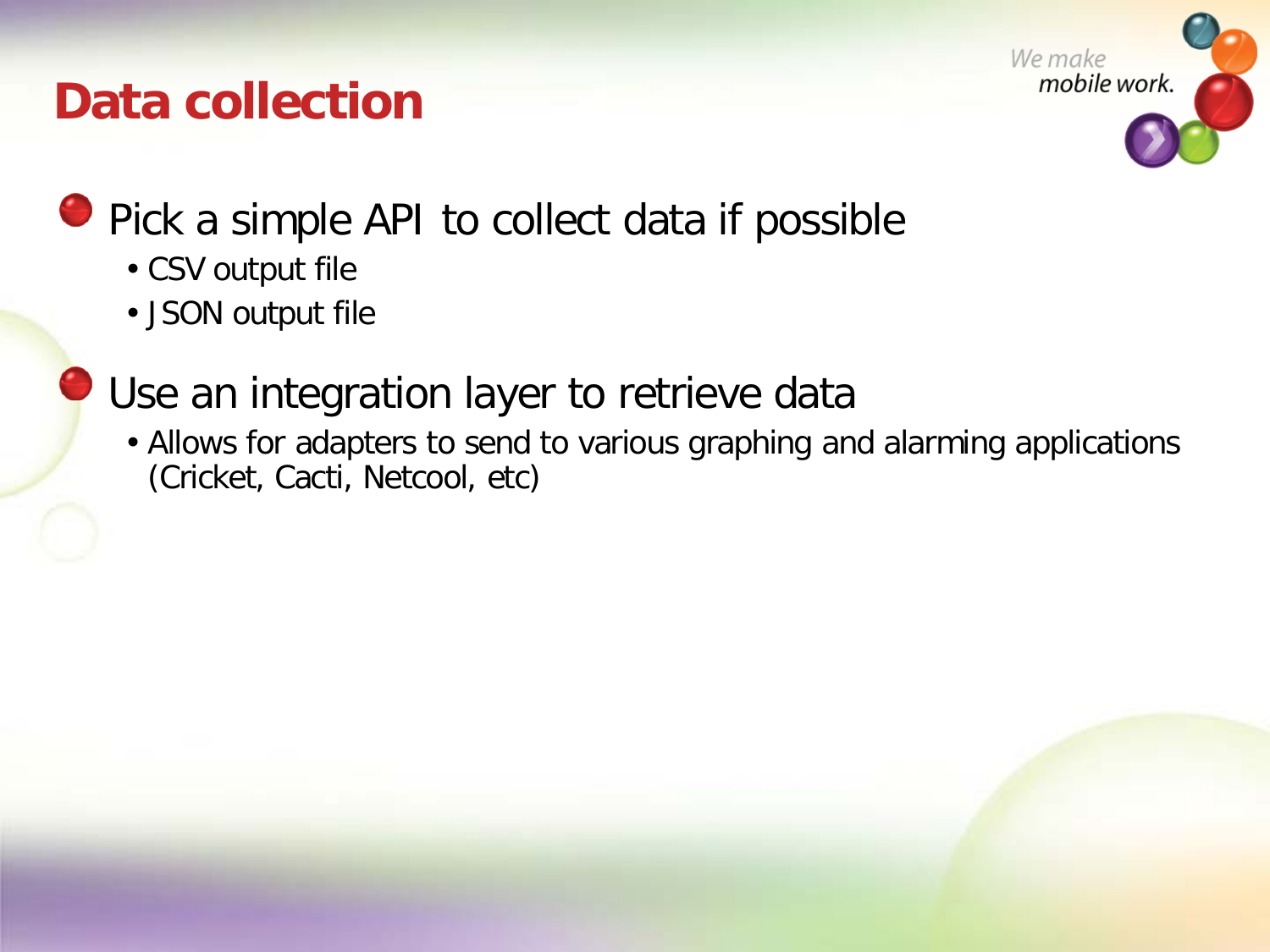### **Data correlation**



Using graphs to visualize the effect of events in real time

- Track the effect of events on application performance in real time
- Correlate the behavior of multiple KPIs when compared together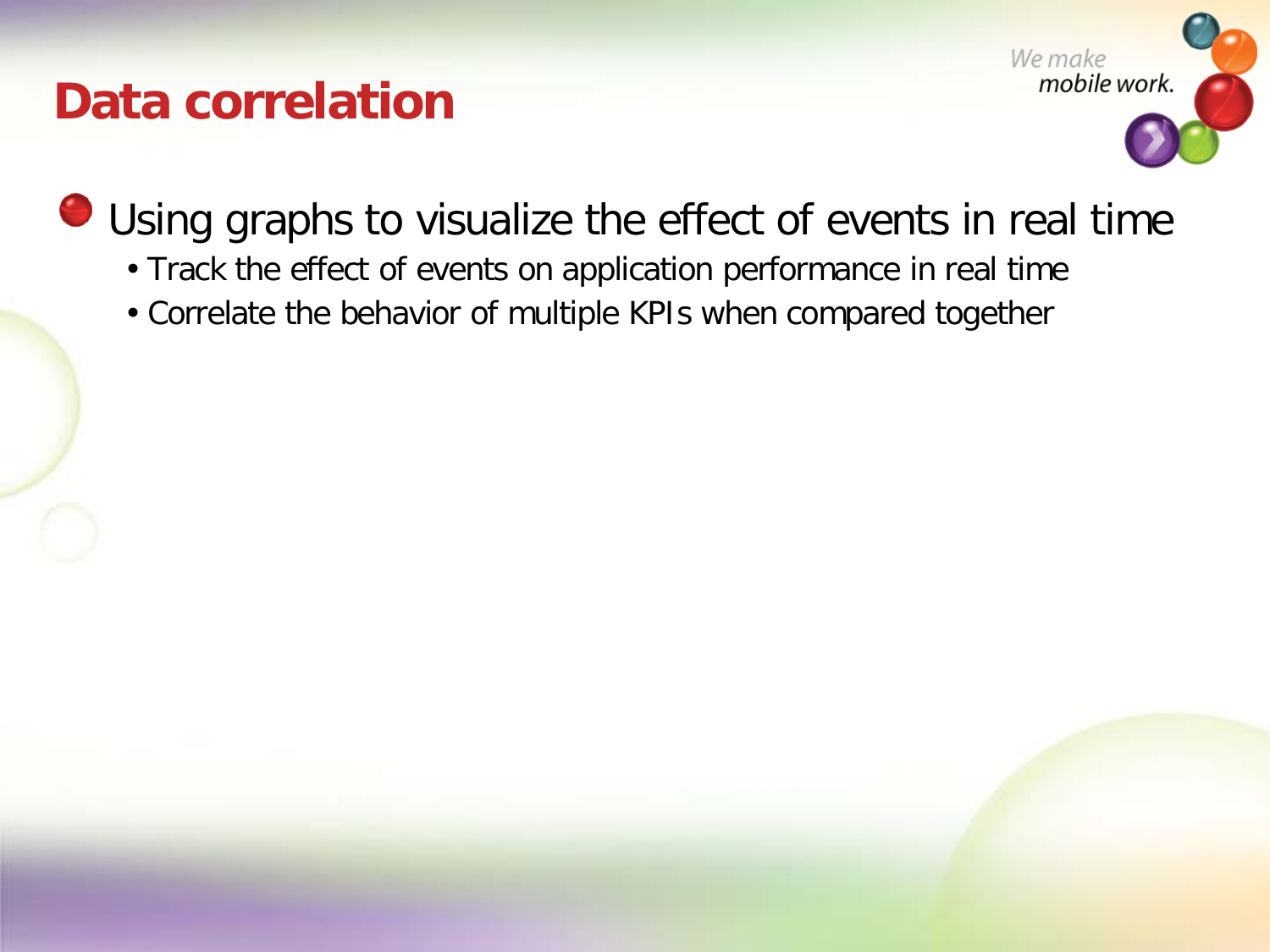# **Constant improvement**



### **O** Incremental steps

- Break out monitoring enhancements into incremental tasks
- Continually review data and events to find opportunities for improvement